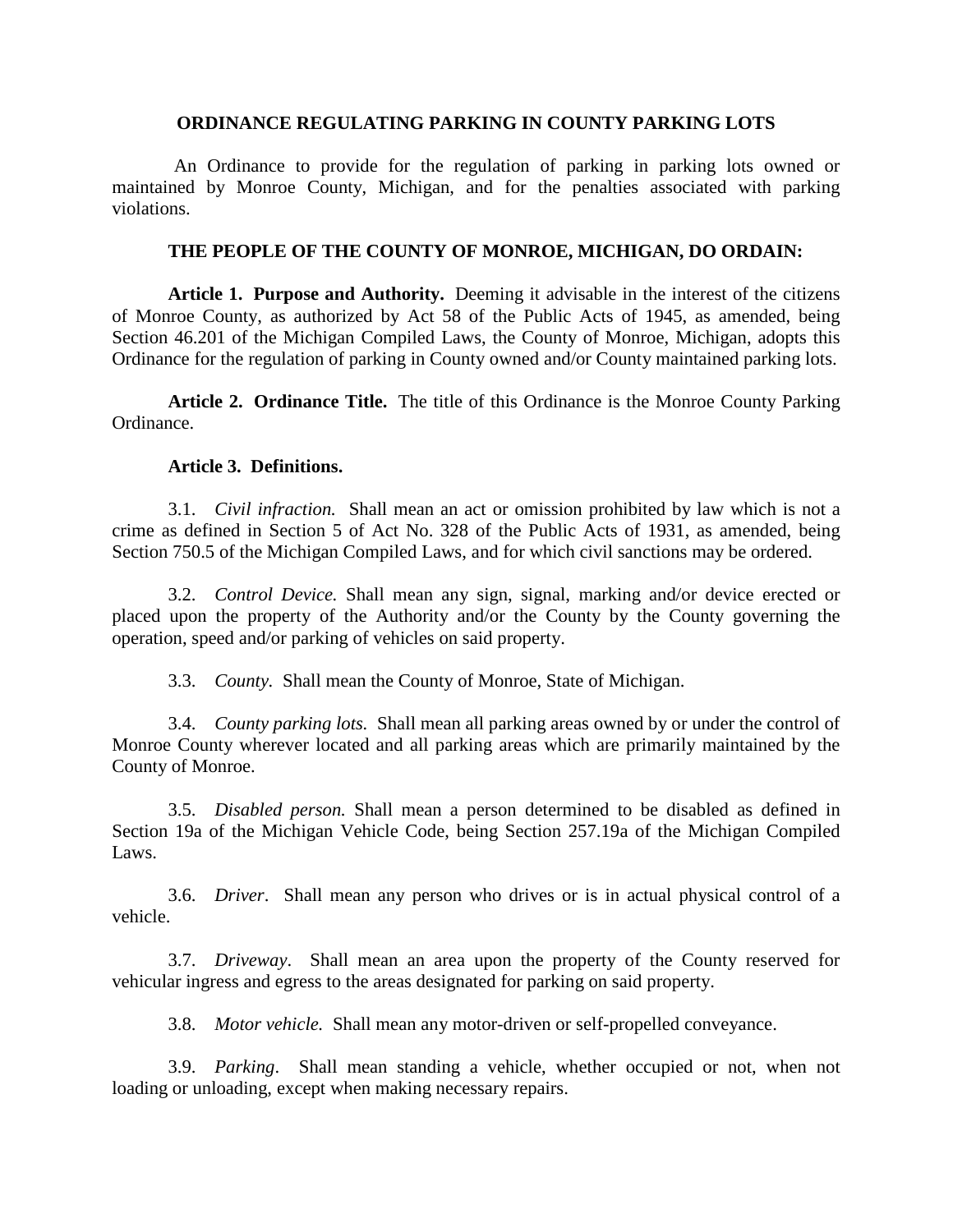3.10. *Parking Space*. Shall mean an area designated by a control device erected or placed by the on the property of the County as a parking area for a single vehicle.

3.11. *Property of the County*. Shall mean all property owned by or under the control of the County, whether in fee, under lease or otherwise, situated within the County of Monroe.

## **Article 4. Parking Regulations.**

 4.1. Motor vehicles must be parked completely within a single marked parking space, and may not be parked in any manner so as to block the access or movement of other motor vehicles. Motor vehicles may not be parked in any area designated by sign as No Parking.

 4.2. Motor vehicles parked in a space designated by sign for use by a disabled person must display one (1) of the following:

(a) A certificate of identification or windshield placard issued under Section 675 of the Michigan Vehicle Code to a disabled person.

(b) A special registration plate issued under Section 803d of the Michigan Vehicle Code to a disabled person.

(c) A similar certificate of identification or windshield placard issued by another state to a disabled person.

(d) A similar special registration plate issued by another state to a disabled person.

(e) A special registration plate to which a tab for persons with disabilities is attached issued under the Michigan Vehicle Code.

4.3. Speed of Vehicles.

(a) Any driver operating a vehicle upon the property of the County shall operate said vehicle at a careful and prudent speed, not greater than nor less than is reasonably proper, having due regard to the vehicle and pedestrian traffic, property surface and any other conditions then existing and at a speed not greater than will permit such driver to bring said vehicle to a stop within the assured clear distance ahead.

(b) Unless a lower speed shall be designated at any place by a control device erected by the County and subject to the provisions of subparagraph (a) of this Section, it shall be prima facie lawful for a driver of a vehicle to drive the same upon the property of the County on any driveway, parking are or place provided or designated for the operation of a vehicle at a speed not exceeding ten (10) miles per hour.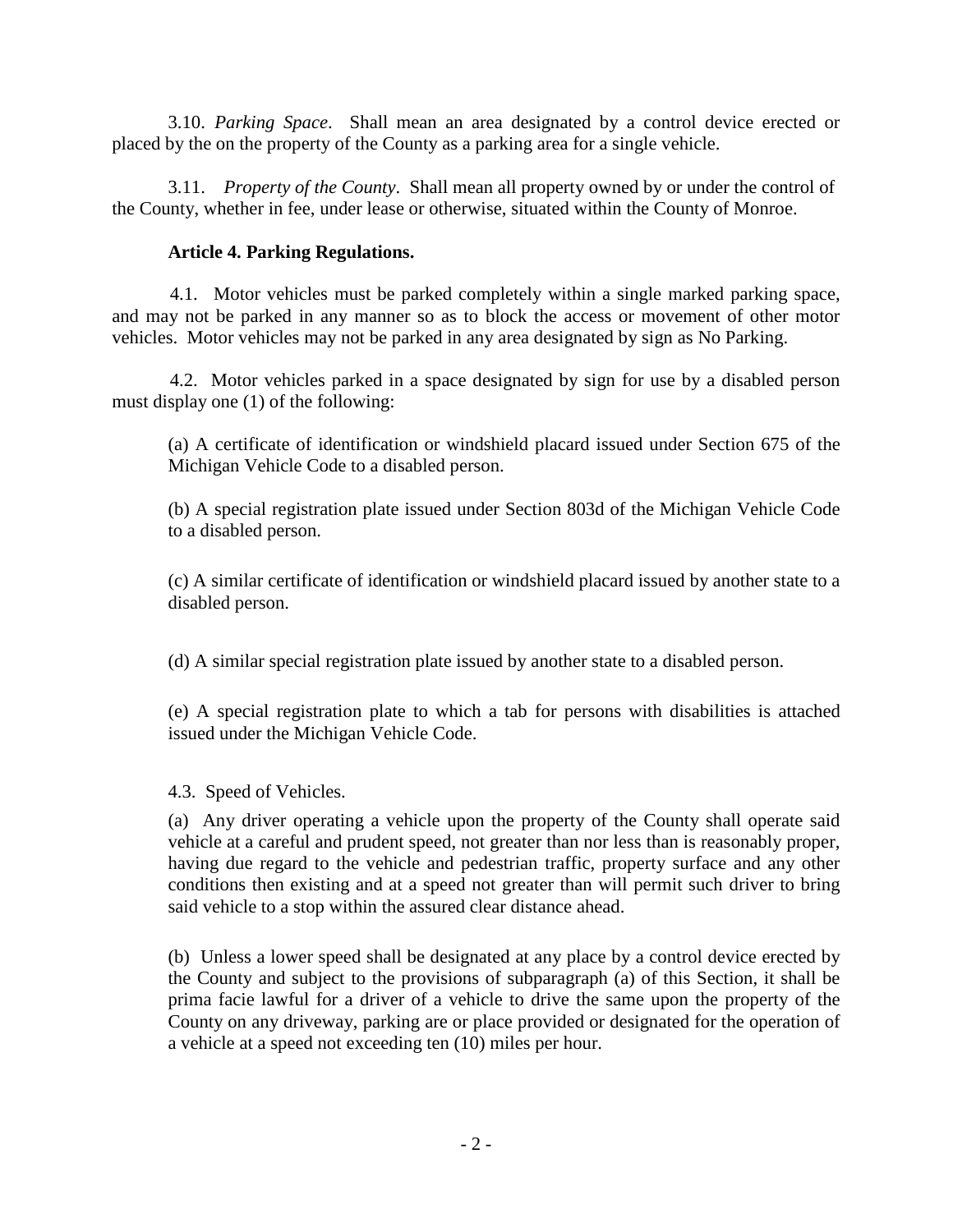(c) It shall be unlawful for the driver of any vehicle to exceed the speed of ten (10) miles per hour or to exceed any lower speed designated by any control device erected by the County as aforesaid.

**Article 5. Prima Facie Evidence; Parking Violators.** In any proceeding for violation of the parking provisions in this Ordinance, the registration plate displayed on the motor vehicle shall constitute in evidence a prima facie presumption that the owner of the motor vehicle was the person who parked or placed the motor vehicle at the point where the violation occurred.

**Article 6. Enforcement of Parking Violations; Civil Infraction.** Violation of this Ordinance may be treated as a nuisance, and abated by local authorities by impoundment of the vehicle involved, by notice of violation, or by removal to a designated motor vehicle pound to be returned only upon payment of reasonable impoundment fees. Violation of this Ordinance shall be processed as a civil infraction for County parking ordinance violations, and monetary penalties shall be set forth by resolution by the Monroe County Board of Commissioners, which may be amended from time to time.

## 6.1 *Parking Violation Citations*.

(a) If a vehicle is parked in violation of this Ordinance or a control device erected by the County which prohibits or restricts the parking of a vehicle, the violation is a civil infraction and the person in whose name that vehicle is registered in this State or another State at the time of the violation is prima facie responsible for that violation and is subject to the penalties of this Ordinance.

(b) Any police officer who witnesses a violation of the provisions of this Ordinance with regard to parking may issue a parking violation citation to the registered owner of said vehicle by attaching a copy of said notice to the vehicle involved in a violation of this Ordinance and returning a copy of said notice to the First District Court.

## 6.2 *Moving Violation Citations*.

(a) Subject to Section 6.1 of this Ordinance dealing with parking violations,

(1) Any police officer who witnesses a person violating the provisions of Section 4.3 of this Ordinance may stop the person, detain the person temporarily for the purposes of making a record or vehicle check, and prepare and subscribe, as soon as possible and as completely as possible, an original and three (3) copies of a written citation, which shall be a notice to appear in court for on (1) or more civil infractions. If said officer witnesses a person violating any provision of this Ordinance, that officer may pursue, stop and detain the person outside the village, city, township, or county where the violation occurred for the purpose of exercising the authority and performing the duties prescribed in this Section.

(2) Any police officer may issue a citation to a person who is a driver of a vehicle involved in an accident while in a County parking lot when, based upon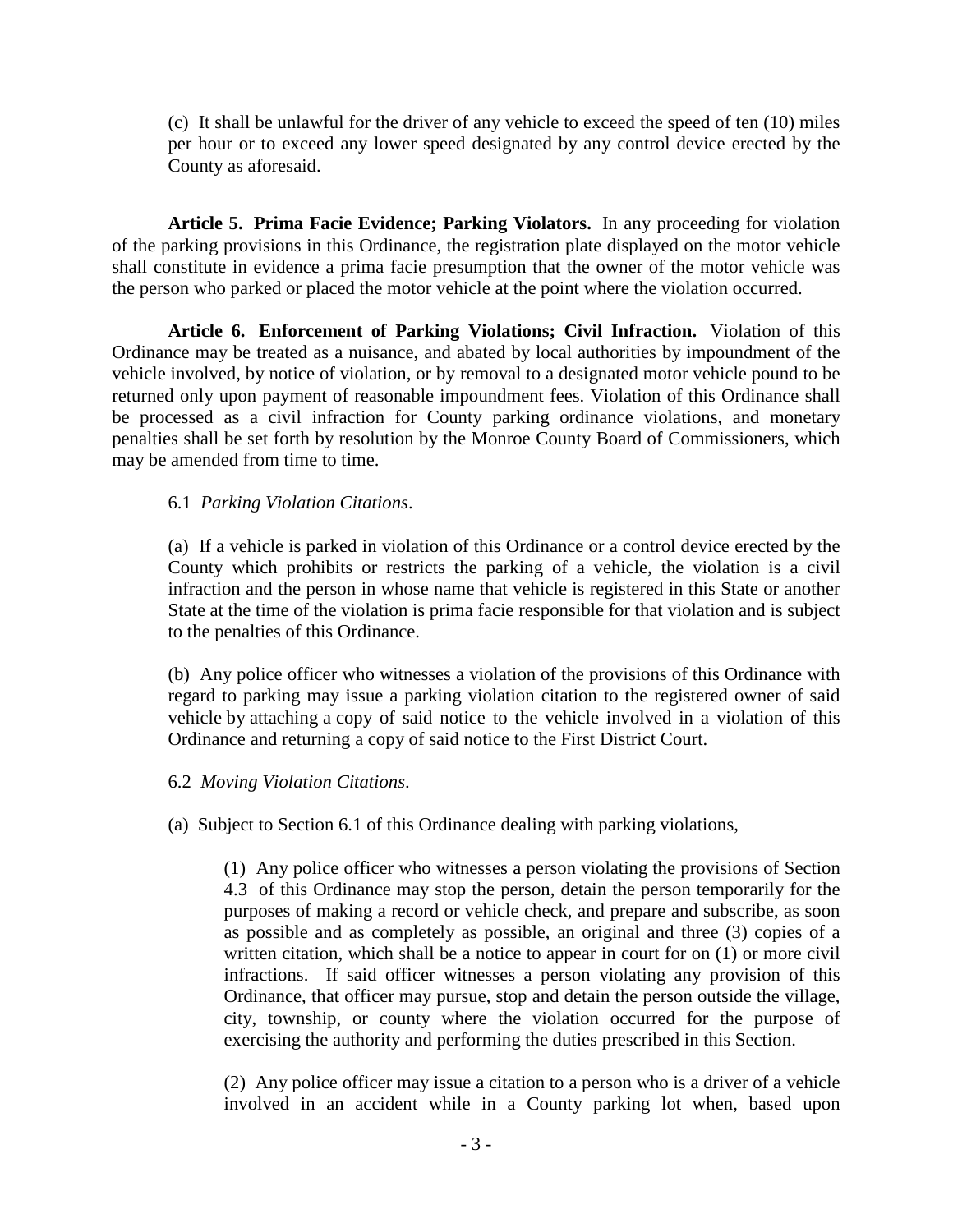investigation, the officer has reasonable cause to believe that the person is responsible for a civil infraction in connection with said accident.

(b) The form of the citation issued under subsection  $6.2(a)(1)$  and  $6.2(a)(2)$  above shall be as prescribed in MCL 257.743 and MCL 257.727c.

(c) The police officer issuing said citation shall inform the person of the alleged civil infraction or infractions and shall deliver the third copy of the citation to the alleged offender, and the original thereof shall be filed with the First District Court.

(d) Violation of a moving violation as set forth in Section 4.3 shall be made in accordance with and shall be processed in the same manner as a civil infraction under the Michigan vehicle code, Act No. 300 of the Public Acts of 1949, being [sections 257.1](https://www.lexis.com/research/buttonTFLink?_m=59e86cc5d81803e14506536e5ff0eb45&_xfercite=%3ccite%20cc%3d%22USA%22%3e%3c%21%5bCDATA%5bMCLS%20%a7%2046.201%5d%5d%3e%3c%2fcite%3e&_butType=4&_butStat=0&_butNum=2&_butInline=1&_butinfo=MICODE%20257.1&_fmtstr=FULL&docnum=1&_startdoc=1&wchp=dGLzVlb-zSkAl&_md5=609270a6deebbc2d507e9302b6c20cdd) to [257.923 of the Michigan Compiled Laws.](https://www.lexis.com/research/buttonTFLink?_m=59e86cc5d81803e14506536e5ff0eb45&_xfercite=%3ccite%20cc%3d%22USA%22%3e%3c%21%5bCDATA%5bMCLS%20%a7%2046.201%5d%5d%3e%3c%2fcite%3e&_butType=4&_butStat=0&_butNum=3&_butInline=1&_butinfo=MICODE%20257.923&_fmtstr=FULL&docnum=1&_startdoc=1&wchp=dGLzVlb-zSkAl&_md5=439bb48f1c9d8380e061b18cd95cbb3a)

# **Article 7. Procedure for Enforcement of Penalties for Violations.**

(a) Civil Infraction Action.

(1) A civil infraction is a civil action in which the defendant is alleged to be responsible for a violation of this Ordinance. A civil infraction action is commenced upon the issuance and service of a citation as provided for in this Ordinance. The Plaintiff in such a civil action shall be the County of Monroe.

(2) Subject to the provisions made in Article 6 of this Ordinance for the enforcement of this Ordinance, the First Judicial District Court of the State of Michigan shall have jurisdiction over civil infraction actions arising under this Ordinance.

(3) If the person cited is a minor, that individual shall be permitted to appear in court or to admit responsibility for a civil infraction without the necessity of appointment of a guardian or next friend and the court shall have jurisdiction over the minor and may proceed in the same manner and in all respects as if that individual were an adult.

(b) Appearance of Person issued Citation.

(1) A person to whom a citation is issued under Article 6 of this Ordinance shall appear at or by the time specified in the citation and may respond to the allegation in the citation as provided in this section.

(2) If the person wishes to admit responsibility for the civil infraction, the person may do so by appearing in person, by representation or by mail. If appearance is made by representation or mail, the court may accept the admission with the same effect as though the person personally appeared in court. Upon acceptance of the admission, the court may order any of the sanctions set forth in Article 8 of this Ordinance.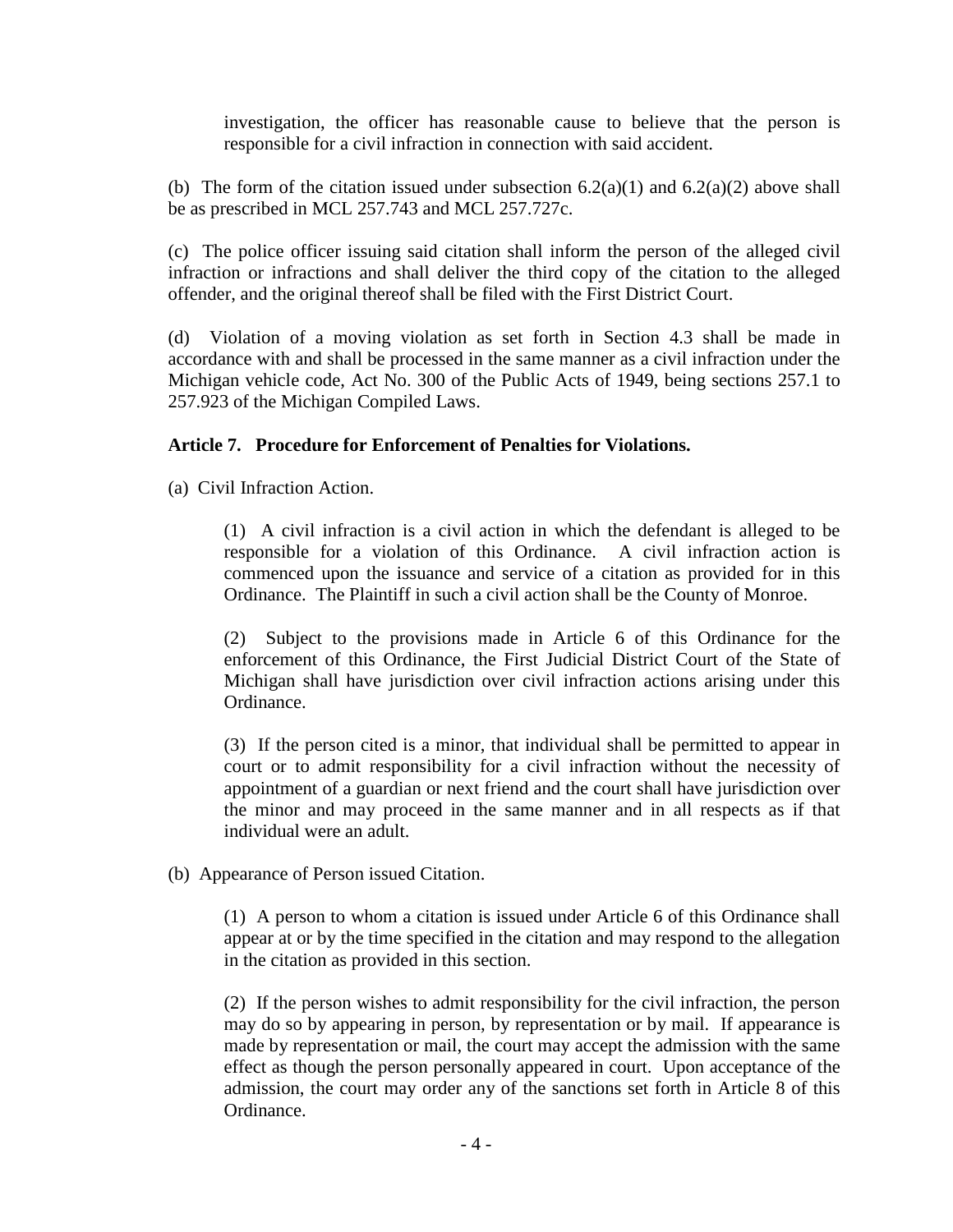(3) If the person wishes to admit responsibility for the civil infraction "with explanation" the person may do so in either of the following ways:

(i) By appearing by mail.

(ii) By contacting the court in person, by mail, or by representation to obtain from the court a scheduled date and time to appear, at which time the person shall appear in person or by representation.

(4) If a person admits responsibility for a civil infraction "with explanation" under subsection (3), the court shall accept the admission as though the person has admitted responsibility under subsection (2) and may consider the person's explanation by way of mitigating any sanction which the court may order pursuant to Article 8. If appearance is made by representation or mail, the court may accept the admission with the same effect as though the person appeared in court, but the court may require the person to provide a further explanation or appear in court.

(5) If the person wishes to deny responsibility for a civil infraction, the person shall appear in the manner provided by this subsection and request an informal or formal hearing. Unless the hearing date is specified on the citation, the person shall contact the court in person, by representation, by mail, or telephone, and obtain a scheduled date and time to appear for an informal or formal hearing. The court shall schedule an informal hearing, unless the person expressly requests a formal hearing. If the person expressly requests a formal hearing, the court shall schedule a formal hearing. If a hearing is scheduled by telephone, the court shall mail the defendant a confirming notice of that hearing by regular mail to the address appearing on the citation or to an address which may be furnished by the defendant. An informal hearing shall be conducted pursuant to MCL 257.746. A formal hearing shall be conducted pursuant to MCL 257.747.

(c) Default. If the person to whom a citation is issued for a civil infraction fails to appear as directed by the citation or other notice at a hearing scheduled pursuant to the provisions of this Ordinance, the Court shall enter a default judgment against that person and shall subject that person to the default collection provisions as outlined in Article 8 of this Ordinance.

## **Article 8. Penalties.**

(a) Finding of Responsibility.

(1) Any person admitting responsibility for a parking violation pursuant to this Ordinance shall be subject to a civil fine in accordance with the monetary penalties set forth by resolution of the Monroe County Board of Commissioners, which may be amended from time to time.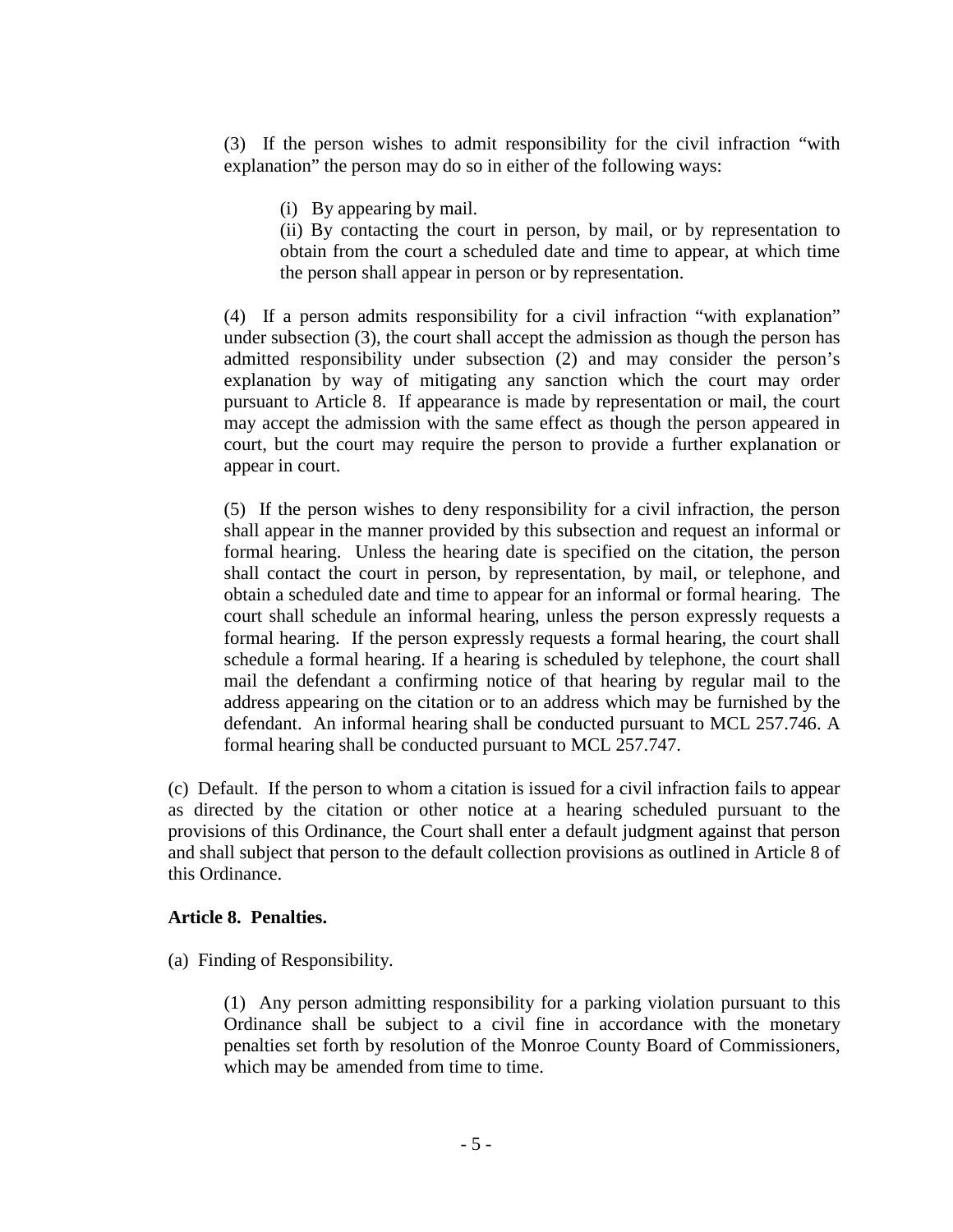(2) Any person determined to be responsible for a civil infraction pursuant to this Ordinance shall be subject to a civil fine in accordance with the monetary penalties set forth by resolution of the Monroe County Board of Commissioners along with the assessment of costs as provided in this Article 8, subsection (b).

(3) Any person determined to be responsible "with explanation" for a civil infraction pursuant to this Ordinance *may* be subject to a civil fine in accordance with the monetary penalties set forth by resolution of the Monroe County Board of Commissioners and/or the assessment of costs as provided in this Article 8, subsection (b), within the discretion of the Court.

(b) If a civil fine is ordered to be paid under this Article 8, subsection  $(a)(1)$ ,  $(a)(2)$  or (a)(3), the Judge or magistrate shall summarily tax and determine the costs of the action, which shall not be limited to the costs taxable in ordinary civil actions, and may include all expenses, direct and indirect, to which the plaintiff has been put in connection with the civil infraction, up to the entry of judgment.

(c) A district court magistrate shall impose the sanctions permitted under subsections (a)(1), (a)(2) or (a)(3) only to the extent expressly authorized by the chief judge of the First District Court.

(d) A default in the payment of a civil fine or costs ordered pursuant to a violation of this Ordinance or an installment of the fine or costs may be collected by any means authorized for enforcement of a judgment under Chapter 40 of Act No. 236 of the Public Acts of 1961, as amended, being Section 600.4001 to 600.4065 of the Michigan Compiled Laws, or Under Chapter 60 of Act No. 236 of the Public Acts of 1961, as amended, being Sections 600.6001 to 600.6097 of the Michigan Compiled Laws.

(e) Except as provided by MCL 257.321a(2), if a person fails to comply with an order or judgment issued pursuant to this Section, within the time prescribed by the court, the driver's license of that person shall be suspended in accordance with MCL 257.321a.

**Article 9. Conflict with Criminal Laws.** Nothing in this Ordinance shall be construed to conflict, contravene, enlarge or reduce any criminal liability or responsibility, including fines imposed by a judge for any criminal offense under Michigan law.

**Article 10. Construction.** When not inconsistent with the context, words used in the present tense include the future. Words in the singular include the plural and words in the plural include the singular. Masculine shall include a feminine and neuter. The word "shall" is always mandatory and not merely directive. Words or terms not defined herein shall be interpreted as defined in statutes, regulations, or codes to which they apply or if not so defined shall be defined in the manner of their common meaning. Headings shall be deemed for convenience and shall not limit the scope of any section of this Ordinance.

**Article 11. Severability.** The various parts, sections, subsections, paragraphs, sentences, phrases, and clauses of this Ordinance are hereby declared to be severable. If any part, section, subsection, paragraph, sentence, phrase or clause is adjudged unconstitutional or